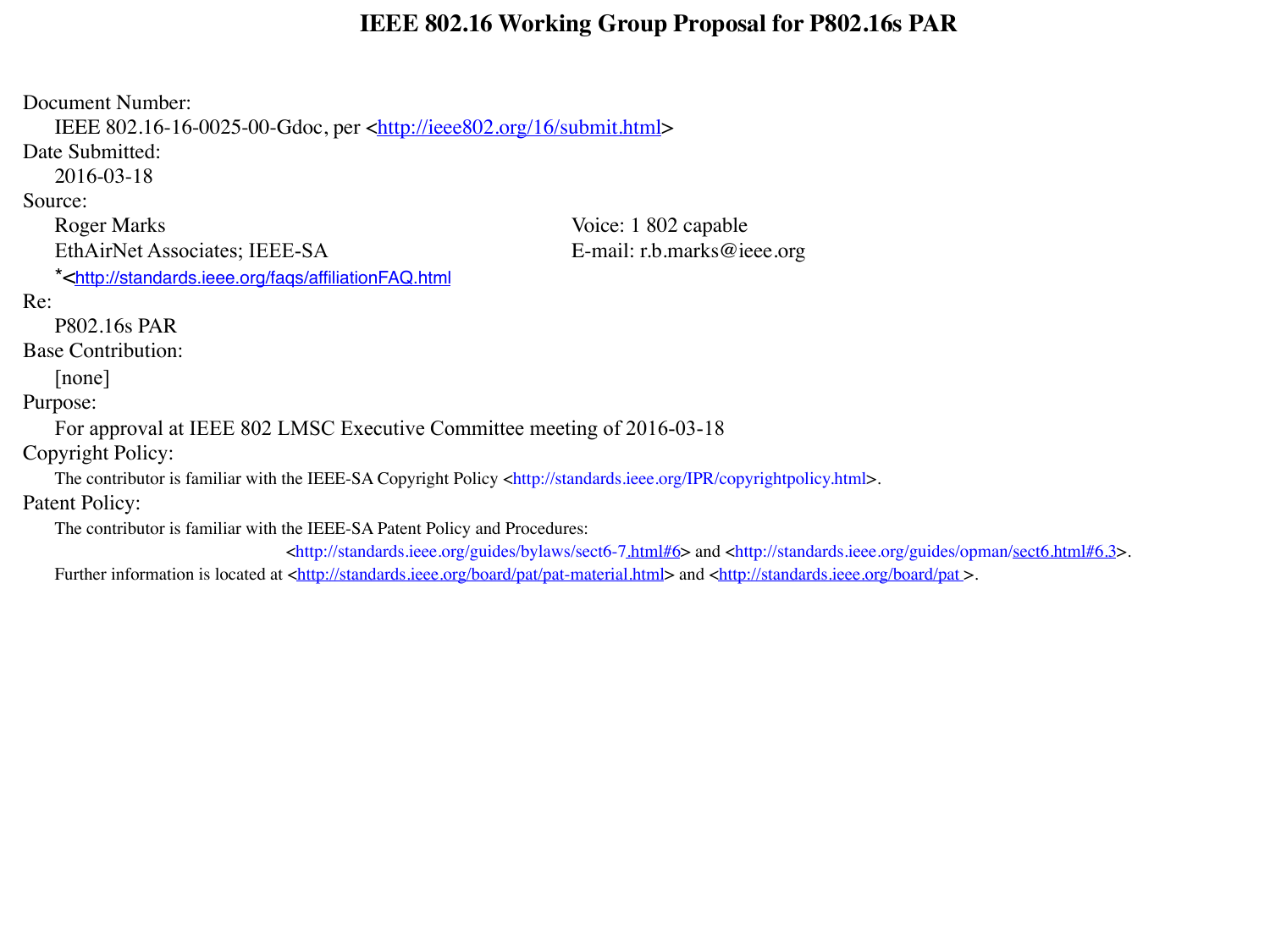Agenda Item 5.031 P802.16s PAR

- [Circulated according to 30 day rule](http://ieee802.org/secmail/msg19887.html)
- Responded by Wed 6:30 pm to comments received
	- see  $802.16 16 0026 00$
- Working Group approval to forward, 2016-03-17 (unanimous)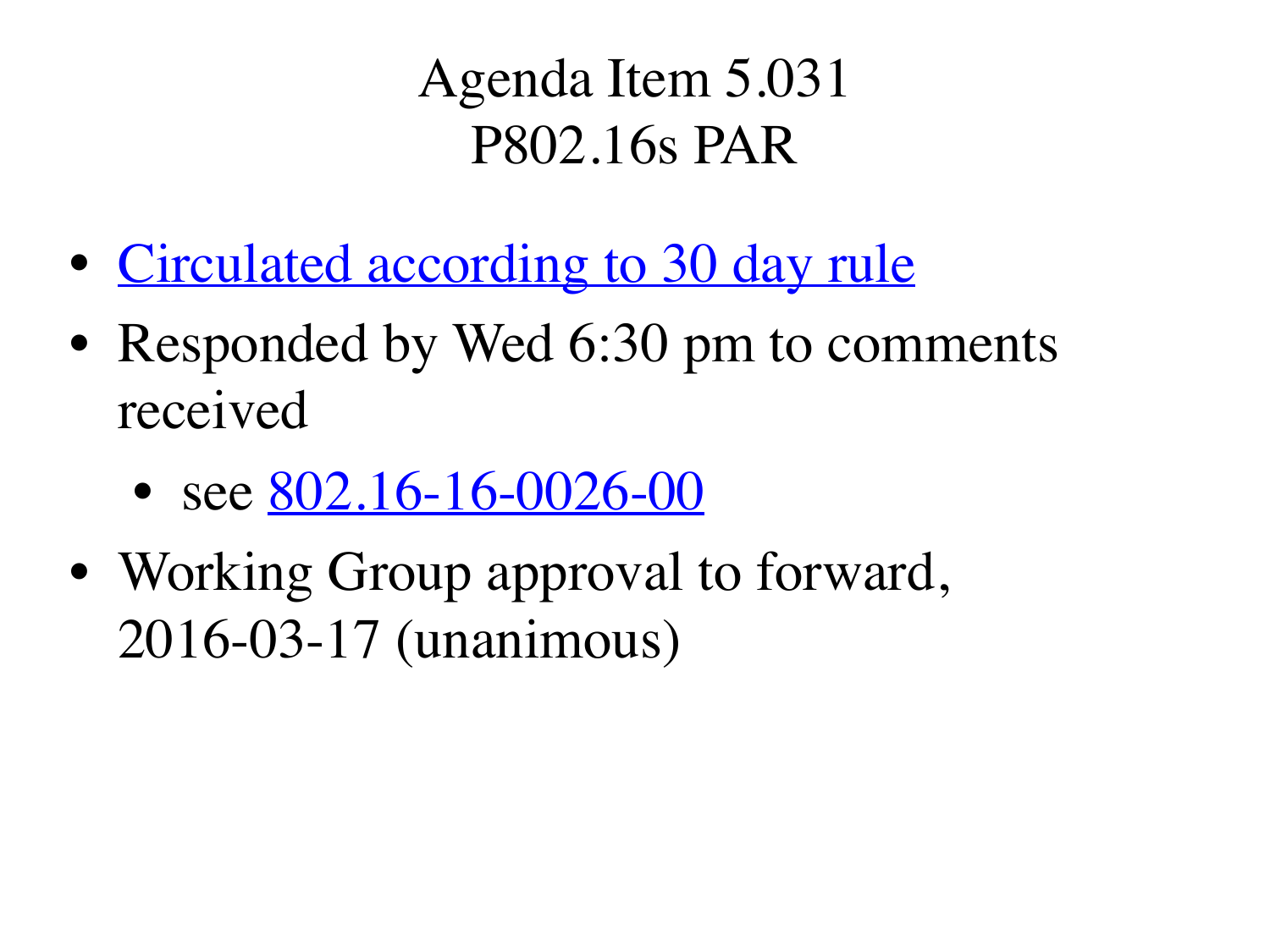## Agenda Item 5.031 LMSC Motion External

- To forward to NesCom the draft P802.16s PAR in IEEE <u>802.16-16-0012-02</u> and approve the accompanying CSD [802.16-16-0013-01](https://mentor.ieee.org/802.16/dcn/16/16-16-0013-01.doc)
- Moved: Marks
- Second: Heile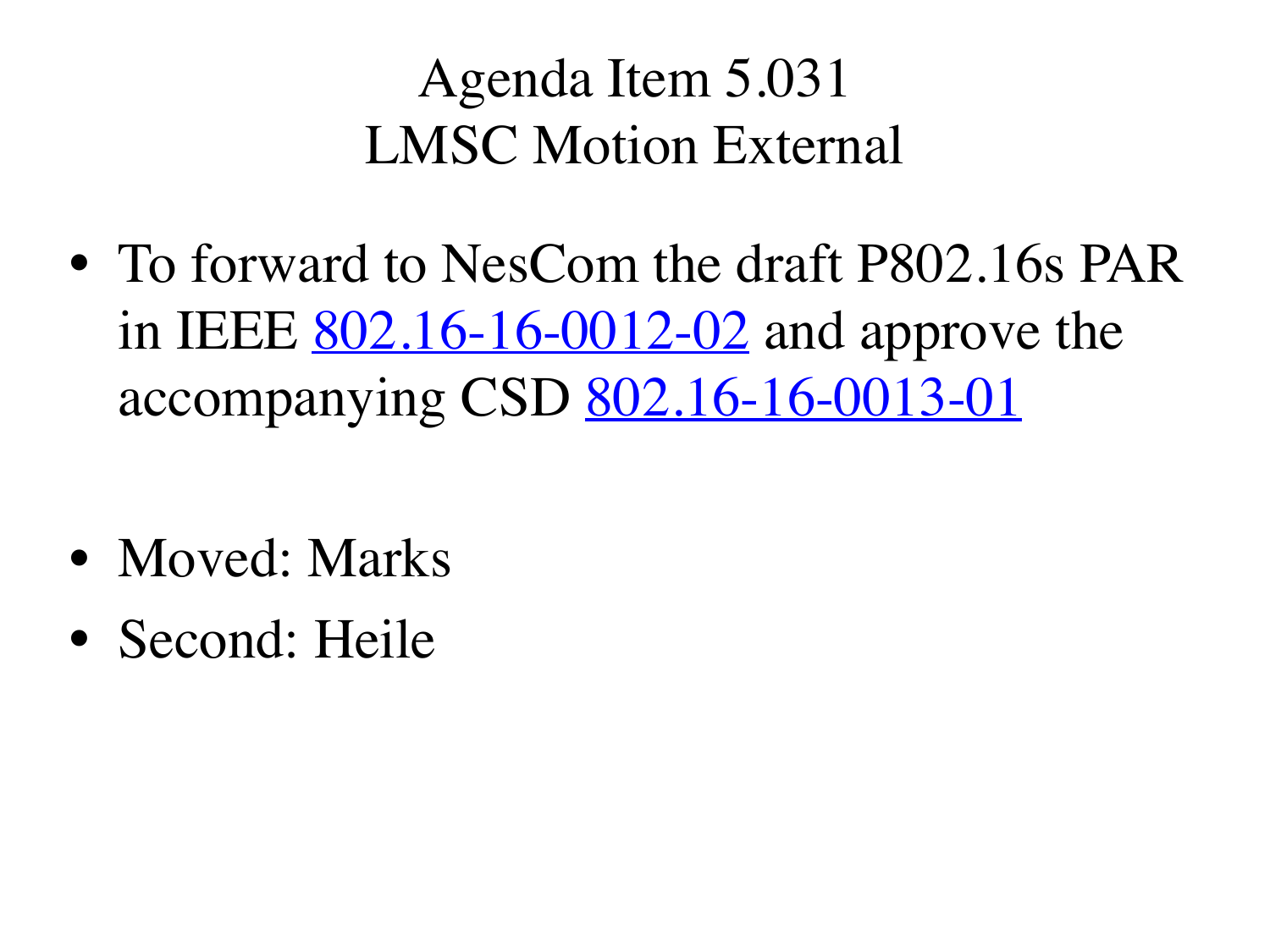# Agenda Item 5.031 LMSC Motion to Amend

• To amend the prior motion regarding agenda item 5.031, substituting <u>802.16-16-0012-02</u> with <u>[802.16-16-0012-03](https://mentor.ieee.org/802.16/dcn/16/16-16-0012-03.doc)</u> as the draft PAR

- Moved: Godfrey
- Second: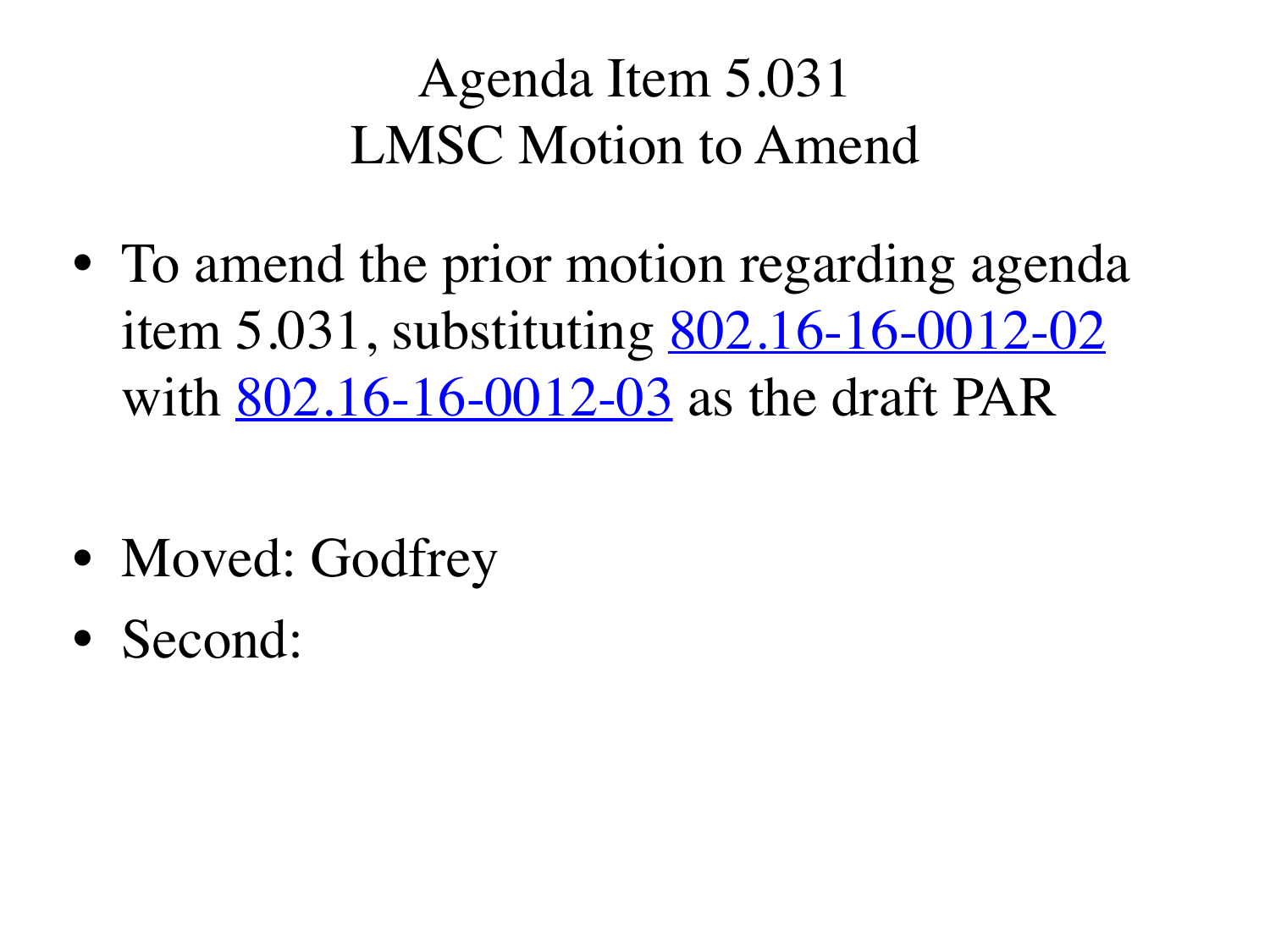# Agenda Item 5.031 LMSC Motion External as Amended

- To forward to NesCom the draft P802.16s PAR in IEEE <u>802.16-16-0012-03</u> and approve the accompanying CSD [802.16-16-0013-01](https://mentor.ieee.org/802.16/dcn/16/16-16-0013-01.doc)
- Moved: Marks
- Second: Heile